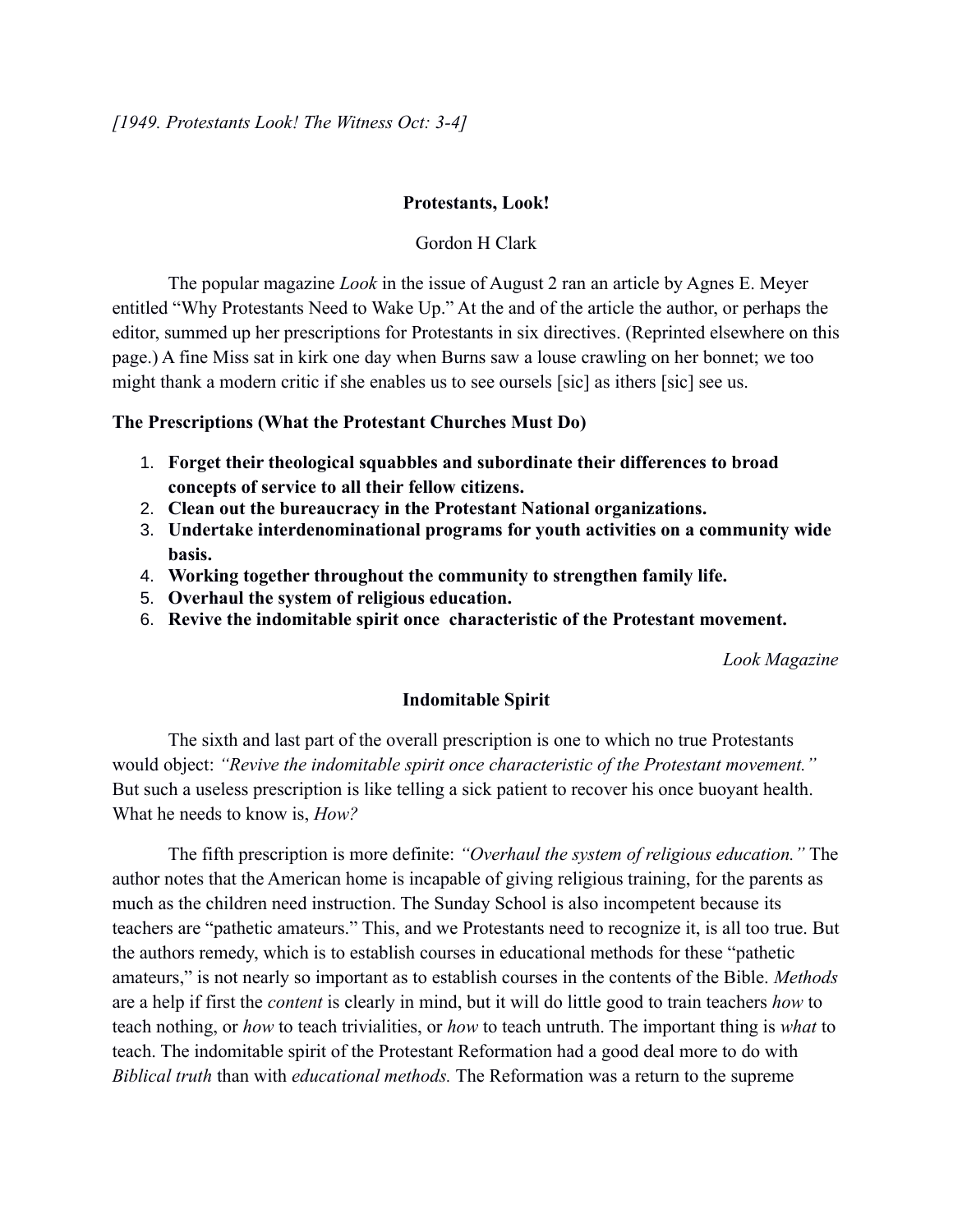authority of the Bible and a rediscovery of what the Bible itself teaches. This is precisely what is needed in the present uncertain and superficial age.

# **Forget Theological Squabbles?**

Points four, three, and one reflect the author's idea of the *purpose* of the Protestant churches. She seems to think that the churches are or should be social service agencies rather than a divine instruction for the worship of God. *"They must forget their theological squabbles and subordinate cultic differences to broad concepts of service."* They should have shown "sympathy for . . . the emerging labour union movement, the destitution of sharecroppers and of the inhabitants of our ever-expanding urban slums." "The Protestant church must translate its spiritual ideals into social terms."

That Protestantism should translate spiritual ideas into social terms is both true and important. It may also be true that the churches have failed to do so—not so complete a failure as the tone of the article seems to imply. The churches have founded and supported hospitals, orphanages, old peoples' homes, schools and colleges; the people of the Protestant churches, taught by the gospel, have contributed generously to many philanthropic causes without the churches receiving or desiring credit; and in the present situation they are straining to relieve the misery in Europe and provide homes here for DP's: witness in particular the Lutheran churches, the National Association of Evangelicals, and the American Council of Christian Churches. The author takes no note of all this. But nonetheless, we grant that we have not done enough.

The dangerous half-truth of this part of Mrs. Meyer's argument is concealed partly in the specific items of social service she thinks important and in her conception of the purpose of the church. Translation of spiritual ideals into social terms does not carry the conclusion that the churches should try to plunge our nation into the bankruptcy of a tyrannous welfare state. Nor does it mean, that Mrs. Meyer seems to think, that social service is the churches' main business. It is true and essential that the churches should proclaim to wealthy businessman, "Thou shalt not steal." They should also tell the power-hungry labor leaders, "Thou shalt not kill." Christ said, and we ought always to remember it, "Ye have the poor always with you"; but to imply that poverty and slums are the churches' first responsibility is a singular reversal of Christ's summary of the Ten Commandments. The second commandment assuredly is, "Thou shalt love thy neighbour as thyself"; but the first is, "Thou shalt love the Lord thy God with all my heart, and with all by soul, and with all thy mind." If first things are put first, secondary matters will come second. The belittling of "cultic differences" i.e., the worship of God, to emphasize social service means in plain English; man is all-important, God doesn't matter.

# **Denominational Divisions**

The author voices the common complaint that there are 250 denominations and adds for good measure that they are feuding and pulling down the social structure around their heads, although "there is fortunately a trend . . . to unite." What could be said with more truth is that the